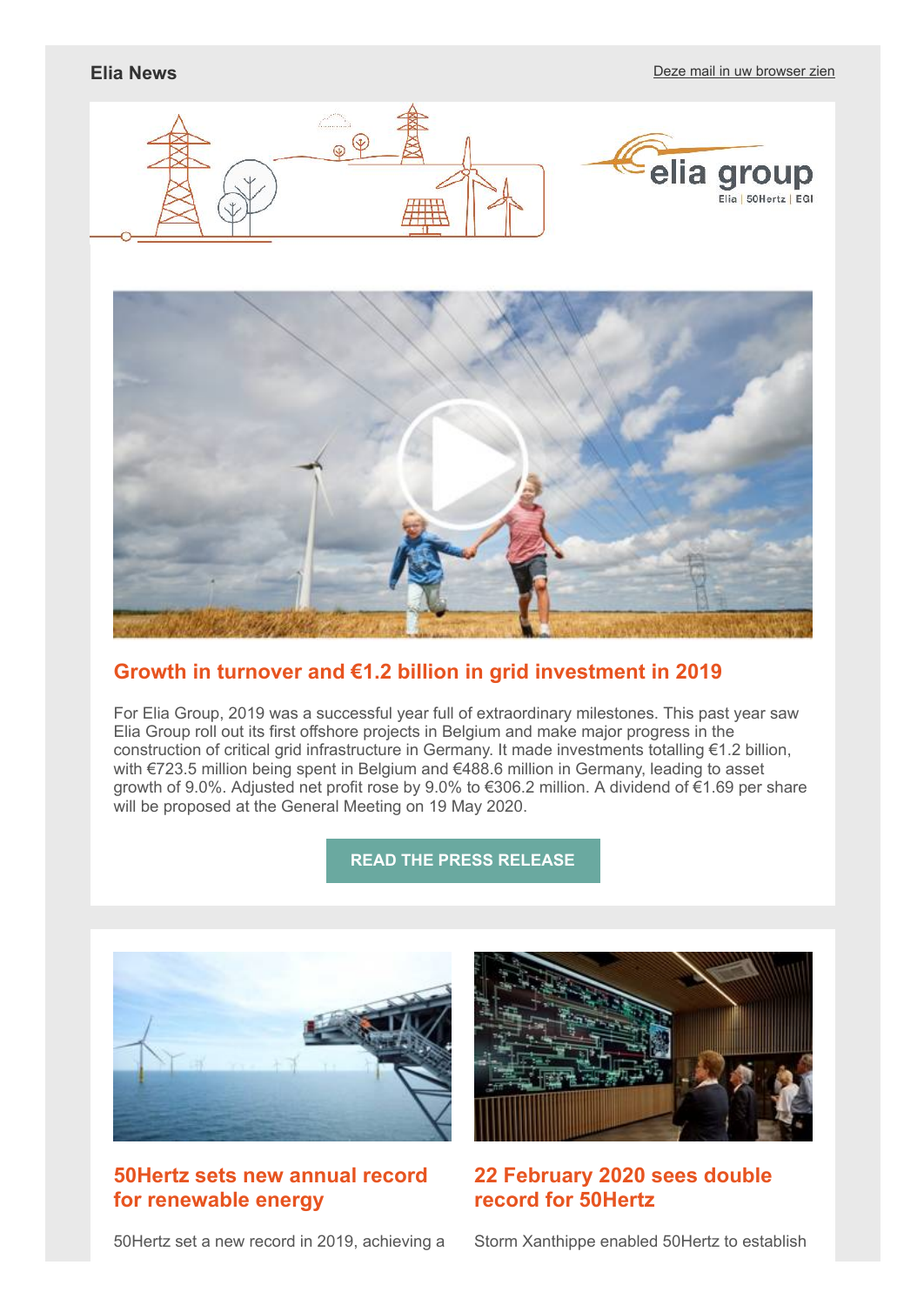renewable energy feed-in of around 60 TWh. Over 60% of the electricity generated came from renewable energy sources. At the same time, there was less need for congestion management to eliminate bottlenecks on the grid. Redispatch volumes fell from 4 TWh (2018) to 2.5 TWh (2019), while costs fell from €134 million (2018) to €84 million (2019).

a new record for wind power feed-in on its electricity grid, measuring a feed-in of 16,270 GW between 6.30 p.m. and 6.45 p.m. on Saturday 22 February 2020. Moreover, in proportion to the huge volume of wind energy generated, wind turbine curtailment was the lowest it has ever been: just 460 MW was curtailed to ensure the stability of the grid.

#### **[READ THE PRESS RELEASE](http://link.newsletters.elia.be/mm/LC_7309_935827_G9L5H3ZQDU8N_41284_AsmwIMgiM2yBfyIcSnszW-m09rwxlremN3lPq56dQZENwjOcXCoF1Vc81P57Ql+ZC2AlqW-ASdz4fh1gvkcZaDET9FxDS9Gc+hMJEV4YmFDphqUJdHwjD7W2K50oHN8mR-1EcBc9lwEkY2VKwvu2C2wrjMSoNi7eZUk3bCBMu4Z-IEunyH6KjPo95ejNf5MlGy-ulKKaIalO-oLJZKFBt+GprXFLMo0yNNqFaZJhzgM=.act)**

**[READ THE PRESS RELEASE](http://link.newsletters.elia.be/mm/LC_7309_935827_G9L5H3ZQDU8N_41285_Xtb7+0R7Izl6rIdwLl7qVPWfMDMjods7PM+8KxiWrksROLA1qBTb3aUygCT8stGuJZZ4eAoJlq9oywx4EVG8tQHJrh6CerVX7zXH6S5OEASFi4K692X3RWhcZQyALWPfSiZQ3v1A7off4iq8uSpxyMJT9h4w+tt64hF5upmO6HwSqh6Ei6jWMK7FLJWD9EpjCk4wHwgwqB5T4-kP+QdWQQKdOU14MKgOKL-ZGwf6W20=.act)**



## **4th Open Innovation Challenge**

Start-ups have until the end of March to sign up for Elia Group's Innovation Challenge. This year's competition will focus on the development of digital solutions for secure grid and data management. The Open Innovation Challenge helps Elia and 50Hertz to innovate in specific areas of their work as TSOs by setting up projects with start-ups and SMEs. The winner will receive €20,000 and the opportunity to develop their project within Elia Group.

#### **[SIGN UP](http://link.newsletters.elia.be/mm/LC_7309_935827_G9L5H3ZQDU8N_41286_-y5GqFx-VGUgDLioxRNaRmjiH9b0vhxFAFv3jIwdp94NBwCvmARiOoCG3smjODZvWlxBbFHIv3BDW-pFKBUL6tjmArkV2Np6nzKTyq0Babt04a3k5kwWzOrUZHaE5V9cq9ntvDCOmv0RfCFr8IO0WA==.act)**



# **LIFE project enhances biodiversity at 98% of sites assessed**

Since its launch in 2011, Elia's LIFE project has created green corridors under highvoltage lines to enhance biodiversity. Project partner Ecofirst has now compiled a scientific report on the biological monitoring of the project sites. The report takes stock of the action taken between 2011 and 2017. The results are extremely positive, with 98% of the sites assessed showing conclusive results.



## **Kallo overhead line now visible to birds at night**

Over the next two weeks, Elia will be installing safety markers on the 1.8-km-long overhead line through the Rietveld Kallo nature reserve. The luminescent markers will make the power line visible to birds by day and night. This is an important measure because the line is located in a nature reserve that is home to many rare birds. Natuurpunt and Elia have been working together since 2012 to minimise the risk of birds colliding with high-voltage lines.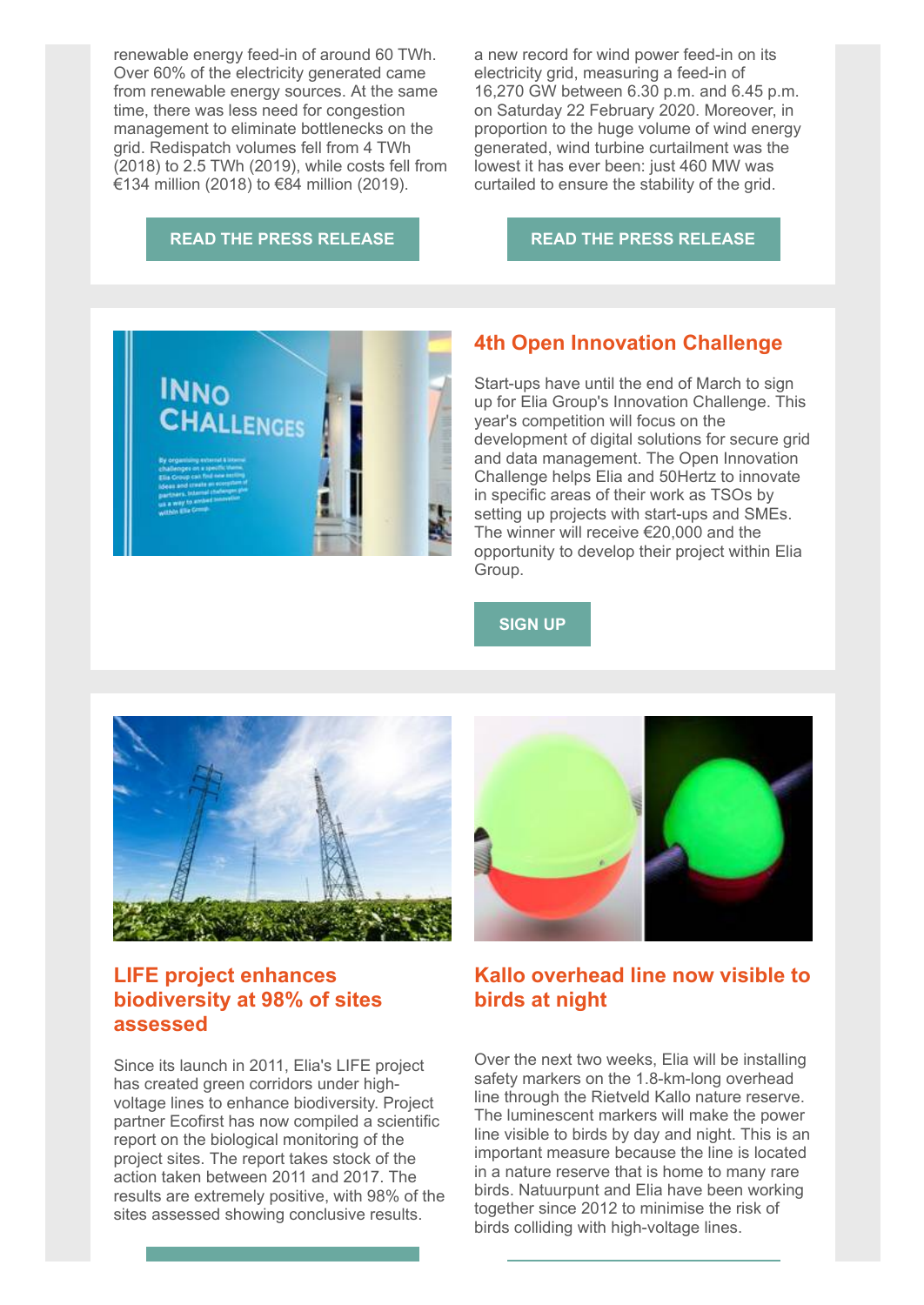## **50Hertz and Statkraft test new redispatch procedure**

50Hertz and Statkraft have teamed up on a project to ensure that redispatch using renewable energy is as efficient as possible. This will allow both partners to prepare for new legislation on this subject, which is slated to come into force in autumn 2021.

#### **[READ THE PRESS RELEASE](http://link.newsletters.elia.be/mm/LC_7309_935827_G9L5H3ZQDU8N_41289_TkWhPfgfpxIIdNgYxu9-qI9ToMCeBamVMHgj7RgSFCfTtHb35Gk795uV6i5Gf3u+K6Rv4UF29rOeVJWF55-wtv3aTZ7qBKY-FAtpo8ahW8gasNc3ak6xMg35AuvuY+7dddP0YW-FIqg+1O0HyXRgDMAP1S2R98S65q5mc+-gThQ1U2qAzXKBmbNJZJpiwKhGocTuodaNiLwKI81cb3Yhn6zS46m+QUNO8cu6bUmeSMw=.act)**



# **Development of Ventilus land-use plan begins**

TCHThe integrated planning process to develop a regional land-use plan (GRUP) for the Ventilus project has begun. A special planning team, including Elia experts, has been set up to this end. Ventilus is a new highvoltage project in West Flanders that will connect the offshore and onshore electricity grid.



# **Behind the scenes of the Brabo project**

This video report showcases the various work sites that are currently in place as part of the ongoing Brabo project. Brabo is intended to strengthen the high-voltage grid in and around the Port of Antwerp. The project comprises multiple phases and will run until 2023.

**[WATCH THE VIDEO](http://link.newsletters.elia.be/mm/LC_7309_935827_G9L5H3ZQDU8N_41291_lPlBsTH8UybR80fBEtvmwXwZKQcPaI4WzgZNXMorjc+AwT6q6Ame-9aRdvlbni9h1uDFLB7a0BMZDofU6GI-4NeOOrs+Whfn6tz98b34ads=.act)**

#### **[WATCH THE VIDEO](http://link.newsletters.elia.be/mm/LC_7309_935827_G9L5H3ZQDU8N_41293_JIZAHtTW12CubbAQUJVwh7p3jd6PUBS7pR5zCICP2IUSUD-ZZLo6ihmPKGGe2yULGkUtCcM4D6AwIf73kgqLqg==.act)**



## **500 women in the spotlight**

At Elia Group, we value and welcome diversity. We are proud to have over 500 women working throughout the company. For International Women's Day on 8 March, we pay tribute to all our female colleagues with a short film.